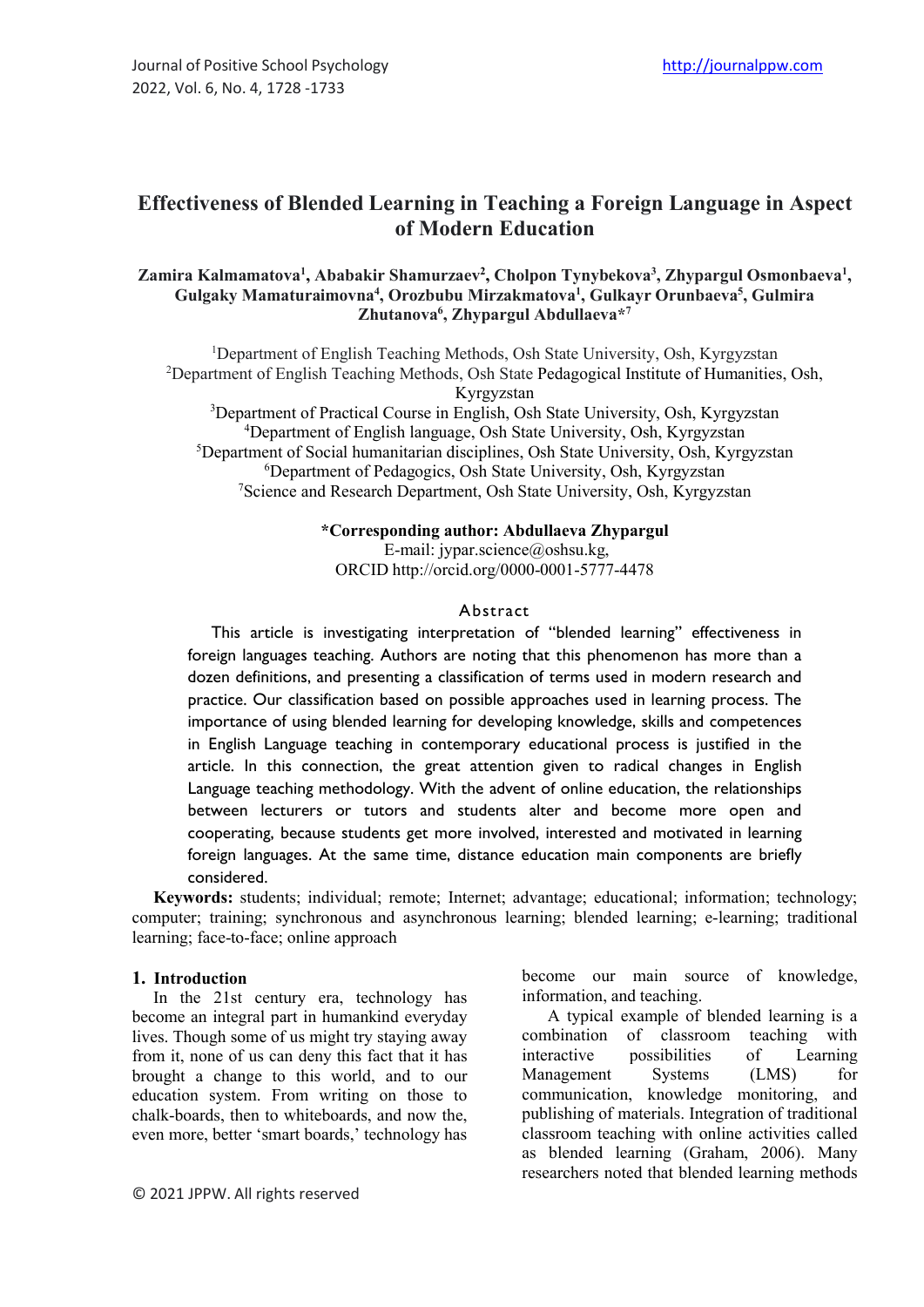are effective in online learning process with the existence of Information and Communication Technologies (ICTs) providing opportunity to present blended learning in a more efficient way (Singh, 2010; Kabassi et al., 2016).

The palette of pedagogical methods within Blended Learning is multifarious and often depends on specific course subject area. For example, a lecturer can start course of Literature with a well-structured introductory lesson in the classroom and then continue it by posting new materials and assignments for students. A teacher can build the English language course so that all audio exercises including listening, speaking, dialogues are performed in class, but work with texts reading, writing essays, etc. will be organized via LMS as homework. In the chemistry course students can explore theoretical material in virtual format, but laboratory work will be organized as face-toface exercises in classroom (Chen, 2022).

Mastering the material can be realized via students' individual approaches. Information technologies of distance learning allow conducting classes in a foreign language in a videoconference mode and provide controlled students independent work. Foreign language learner remotely has the opportunity to communicate with various communicants, and this process is not limited to any time or spatial framework, is not set specifically curricula. The reality of communication entails the desire of the learner to communicate more in a foreign language. The mechanism of such communication is an information learning environment based on hypermedia technology, with access to the global Internet.

Blended learning has been described in order to distinguish between this teaching and learning style and conventional or online learning. To explain this, blended learning was described as a

mixture of conventional face-to-face instruction and computer assisted instruction (Bonk & Graham, 2012). In another concept, it was suggested that blended learning has been built from strengths of face-to-face and distance learning. It incorporates all forms of learning as conventional classroom lectures and online learning used in the teaching and learning process (Garrison & Vaughan, 2008).

Blended learning is an attempt to use the strengths of face to face and e-learning. The term Blended Learning reflects different approaches to learning, namely the use of advantages of eLearning in combination with face-to-face learning, the combination of synchronous and asynchronous learning within online courses as well as the use of different technological solutions (computer, mobile phone, satellite TV, video conferencing, etc.) to implement training activities. Pedagogical approaches to using information technology in the learning process are very diverse: from the modernization of traditional methods to create new methods (González-Pérez & Ramírez-Montoya, 2022).

Importance of blended learning educational discourse and changes resulting by new technologies shows critical trend in accelerated implementation of online and blended learning in high school system, as an efficient management with design of such learning systems is crucial in modern education aspect (Penkov, 2015).

Blended learning model help students with their studies, according to which the proposed model in Fig. 1 is representing major concerns from students and teachers' perspectives as well as social media central points in teaching where all factors are linked together (Adel & Dayan, 2021).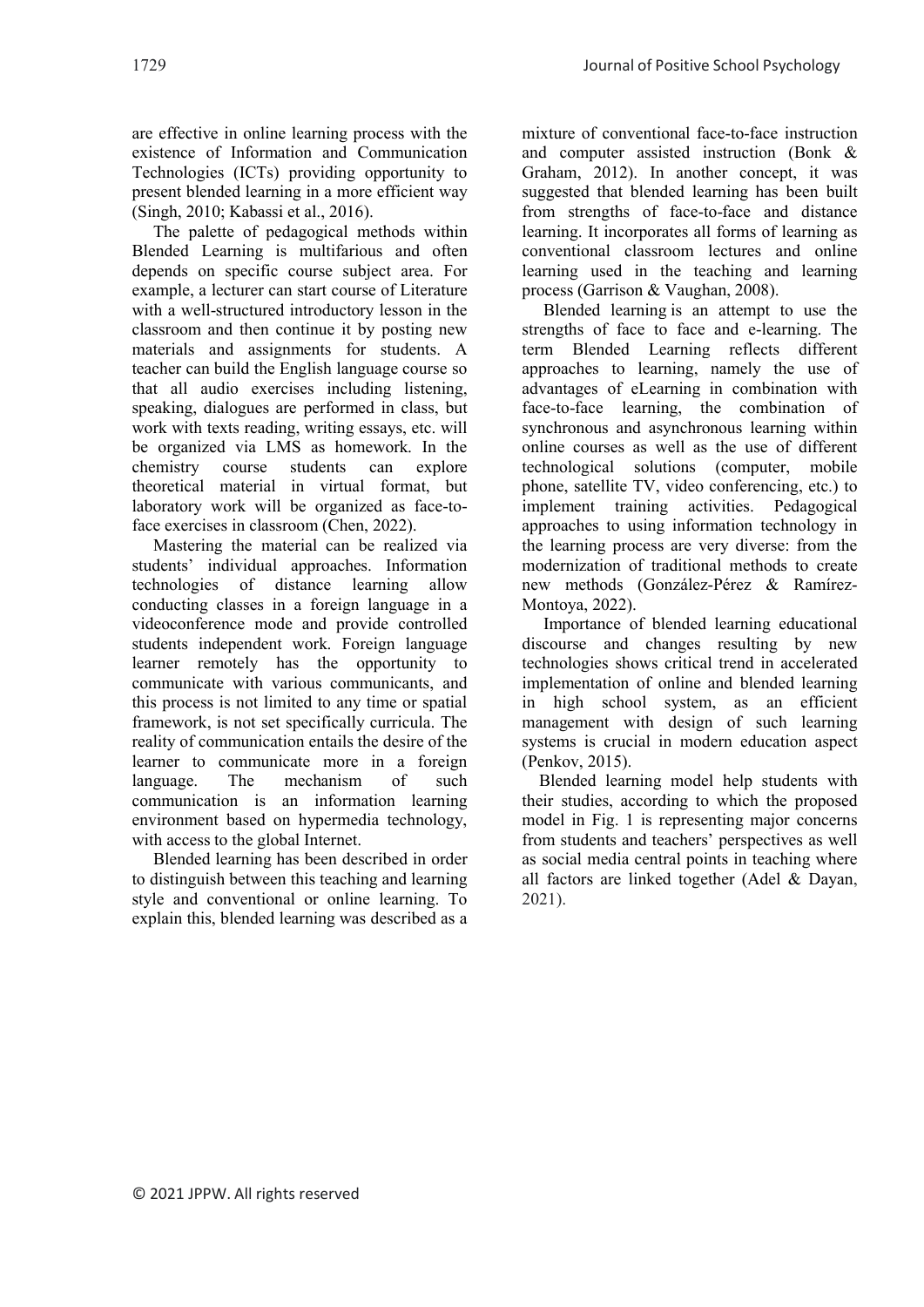

**Figure 1.** Blended learning system activities model (reproduced from Adel & Dayan, 2021).

It was mentioned that blended learning is learning that is facilitated by effective combination of different modes of delivery, models of teaching and styles in learning, and based on transparent communication amongst all parties involved with a course (Heinze & Procter, 2004). Graham (2006) confirmed that theory and practice of blended learning make for development of future education model. This way of learning corresponds with trends of modern education such as the Global Network intellectualization in increasing role of social networks in learning etc.

In addition, it was described about multiple stages of blended learning: activity-level blending, course-level blending, and programlevel blending with institutional-level blending. Both of these levels uses a mixture of conventional teaching methods and online components, based on the learning form, whether it is an exercise, a course, a curriculum or an organization (Graham, 2006).

© 2021 JPPW. All rights reserved Virtual component in blended learning methods reflects methods of classroom teaching and offers the following classification of these

methods: aided instruction, online conference, webinar, and permanent seminar for a group of experts interested in the special topic (Adel & Dayan, 2021). The author believes that in the future the interaction between artificial and human intelligence in the educational and scientific activities will be explored in the frame of blended learning concept.

In addition, with blended learning a foreign language, it is possible to work remotely with course by managing students study time, which is playing crucial role for undergraduates who combine education with work (Savelyeva, 2018). Blended learning can increase students' motivation with non-linguistic specialties in learning a foreign language, as students can choose course modules in their interest, meeting their needs in the professional field (Grishaeva, 2015).

Advantage of blended learning of a foreign language for students showed their ability to form strategies for independent work with other students, leading to autonomy and further increases in ability of independent decision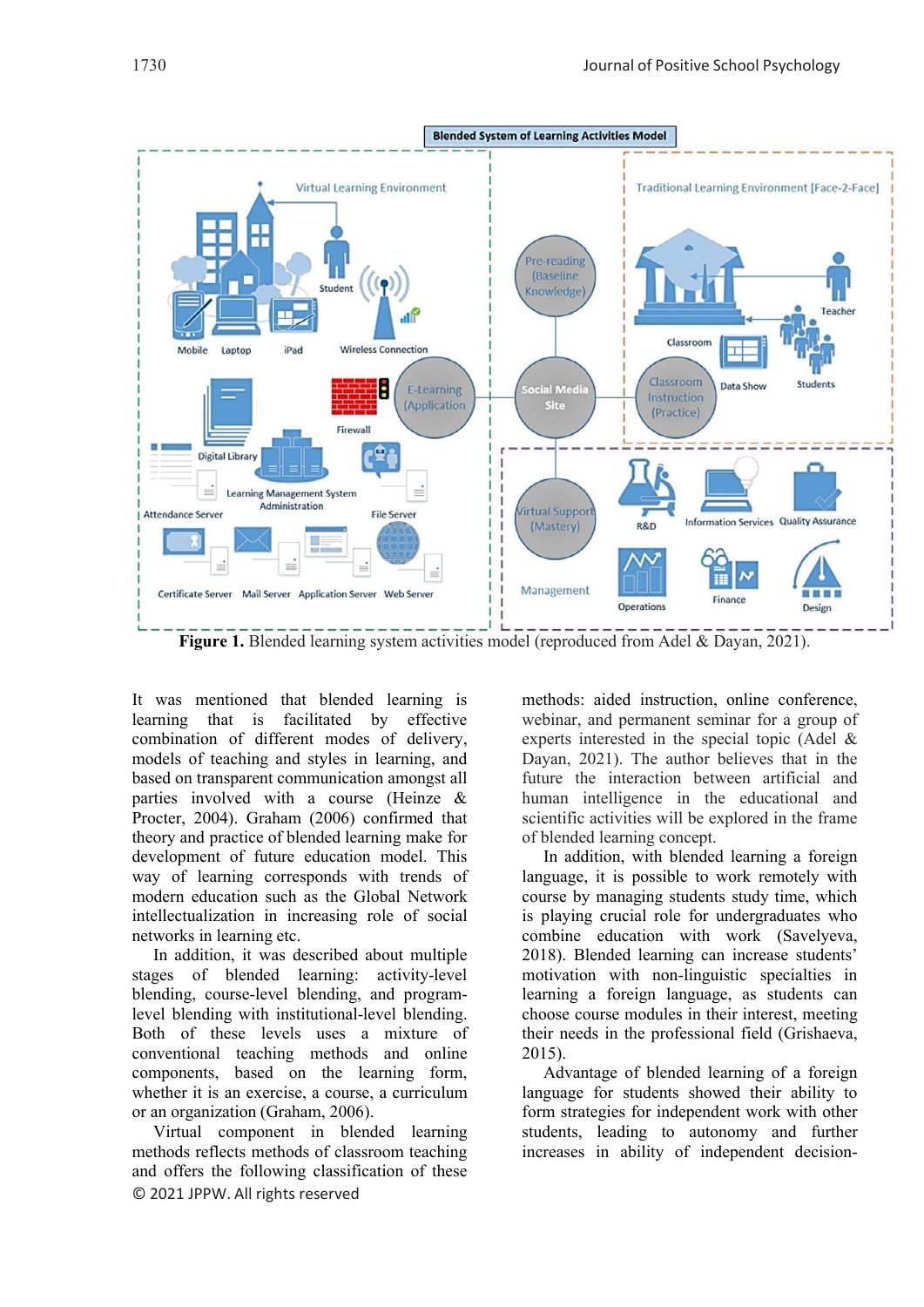making in their professional field (Zhavner & Takhaveeva, 2015).

However, the following Blended Learning application disadvantages have been found in classroom: the Internet technical issues and speed, distraction by non-relevant online content, interruptions in Internet connection, problems with hardware-online tools and insufficient knowledge about the use of computer-tools (Rivera, 2019).

#### **2.Method**

UNESCO Institute for Education conducted research in 2003 to 2005, and results show that more than 70% of universities in countries where the Internet is actively developed (Europe, North America, Russia, Asia and the Pacific Region) use blended learning methods. The researchers assert that blended learning<br>provides teachers and students with provides teachers and students with opportunities to improve the quality of teaching and learning as well as make learning independent, useful, and sustainable.

Probably one of the most advantages of blended learning in the sense of ESL/EF is the inspiration, pleasure and students dedication. Language learners typically expressed their pleasure as all techniques (traditional face-toface and online) were mixed. The power of blended learning based on the successful use of all instructional methods, which allows students to engage with the language learning process.

In this article, we analyzed blended learning definitions based on the previously published works. Various researchers' opinions discussed on the blended learning effectiveness in the context of modern education, teaching foreign language to students including their attitudes towards blended learning in the context of the English as a Second Language (ESL) and English as a Foreign Language (EFL).

#### **3. Results**

Report presented by Liu (2013) looked at the efficacy of blended learning in undergraduate English writing at a major university in Beijing, China. The purpose of the research was to examine many facets of blended learning, such as course design, curriculum presentation, student engagement and classroom evaluation. The class in which the study was conducted included 90 minutes of classroom meetings each

week and one more online hour after the class. Based on teacher reflection and student assessment of the course, it was observed that students greatly respected the use of a blended learning approach because it has many benefits, such as motivating self-learning, increasing classroom experiences, reducing communication anxieties, and enhancing students' academic writing skills.

#### **4. Discussion**

Students' experience and blended learning efficacy explored as an instructional technique in English as a Second Language (ESL) writing classes (Dallimore et al., 2008). Students agreed that this learning approach is beneficial, inspiring and engaging. In comparison, the use of blended learning has resulted in a higher output of students writing skills. Blended learning use has improved students' enthusiasm and facilitated many essential facets of language learning, such as engagement, autonomy and teamwork.

One of mechanisms for the "blended learning" transition, as a model is an integration of traditional full-time education form and distance learning technologies involving the traditional classroom replacement with various types of educational interaction in electronic environment (Yakovleva, 2017).

The emergency in encouraging English as Foreign Language (EFL) teachers to use High Order Thinking Skills (HOTS) in language teaching classrooms was achieved by Bloom's revised taxonomy to assess thinking skills in education (Singh & Shaari, 2019; Rachmawati et al., 2021).

Another research performed by Akbarov (2018) looked at students' attitudes towards blended learning in the English as a Foreign Language (EFL) context. The research sample included 162 English language learners. Researchers used a questionnaire containing questions explored the learners experiences and attitudes toward blended learning in comparison with the traditional classroom in EFL classes. The findings of the study showed that majority of EFL students favor blended learning over conventional method in teaching English because it increases their desire to learn and leads to learning process improvement. In other words, they claimed that mixed learning had a direct effect on their learning. Nevertheless, the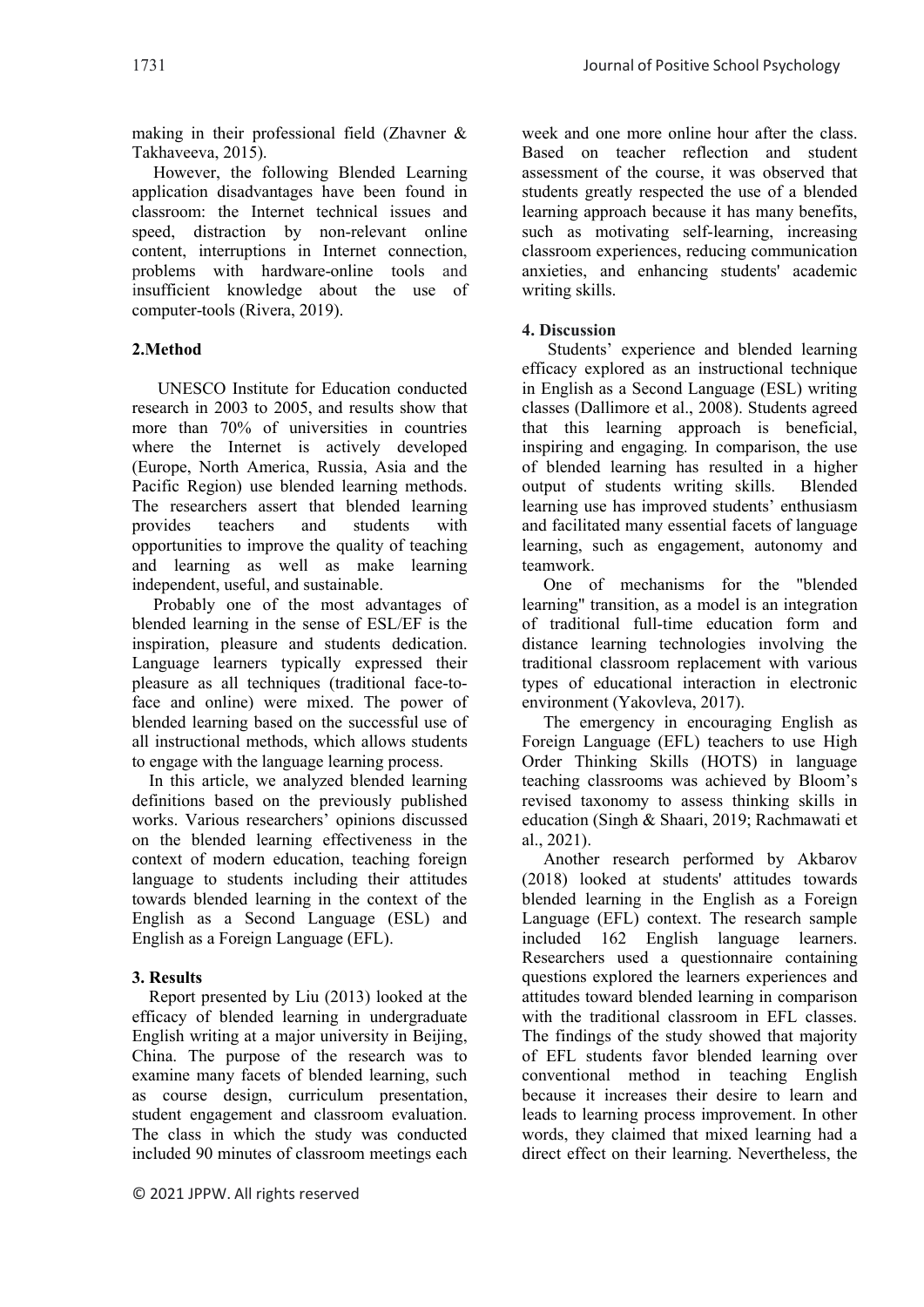participants reported that they prefer to be tested using traditional ways rather than digital ways. The results from Akbarov (2018) have suggested that participants assumed that blended learning use culminated in the improvement of their level of English proficiency. As such, researchers believe that blended learning is an efficient learning mode that can be used in the sense of the EFL to enhance the teaching and learning process.

Some researches proved that providing several online options in addition to traditional classroom training actually will increase what students learn, also the student interaction and satisfaction improved, along with students learning more, in courses that incorporated blended learning.

Looking towards the blended learning benefits and to overcome current limitations and challenges, educational institutions should initiate blended learning strategy incorporation. Also, wherever possible universities and autonomous institutions should also try to adopt blended learning environment and should create require framework and policy for implementation. In current situation of gadget world, Institutions leading with blended learning environment will remain sustainable for long duration with successful academic achievement.

## **5. Conclusion**

The use of blended learning has been related to an increase in student motivation and participation. Combining conventional and online education modes encourages language learners to communicate within and beyond the classroom environments. Various studies have found that this method of teaching promotes language acquisition and increases student interest and interact

In summary, research shows that blended learning can be used to enhance the learning process and outcomes of language learners. English language learners usually show positive perceptions and attitudes toward the use of blended learning as an English teaching approach. These positive perspectives derived from several directions, including, but not limited to, developing students' language skills in interacting and engaging settings, fostering the learning process, and providing opportunities to be independent learners.

### **References:**

Adel, A., & Dayan, J. Towards an intelligent blended system of learning activities model for New Zealand institutions: an investigative approach. *Humanit Soc Sci Commun 8,* 72 (2021). [DOI: 10.1057/s41599-020-00696-4](https://doi.org/10.1057/s41599-020-00696-4)

Akbarov, A., Gönen, K., & Aydoğan, H. (2018). Students' attitudes toward blended learning in EFL context. *Acta Didactica Napocensia, 11*(1), 61-68. DOI: 10.24193/adn.11.1.5.

Bonk, C. J., & Graham, C. R. (2012). *The handbook of blended learning: Global perspectives, local designs.* San Francisco, CA: John Wiley & Sons.

Chen, R. H. (2022). Effects of Deliberate Practice on Blended Learning Sustainability: A Community of Inquiry Perspective. *Sustainability*, *14*(3), 1785. [DOI:](http://dx.doi.org/10.3390/su14031785)  [10.3390/su14031785](http://dx.doi.org/10.3390/su14031785)

Dallimore, E.J., Hertenstein, J.H., & Platt, M.B. (2008). Using Discussion Pedagogy to Enhance Oral and Written Communication Skills. *College Teaching, 56*(3), 163- 172, DOI: [10.3200/CTCH.56.3.163-172](https://doi.org/10.3200/CTCH.56.3.163-172)

Garrison, D.R., & Vaughan, N. D. (2008). Blended learning in higher education: Framework, principles, and guidelines. San Francisco, CA: John Wiley & Sons.

Graham, C.R. (2006). Blended learning systems. In Bonk, C. J. & Graham, C. R. (Eds.). (in press). Handbook of blended learning: Global Perspectives, local designs. (3-21). San Francisco, CA: John Wiley & Sons

Grishaeva, A.V. (2015). Using the form of blended learning in teaching a foreign language to students of non-linguistic specialties. Bulletin of the Tomsk State Pedagogical University, (4 (157)), 70-74.

González-Pérez, L. I., & Ramírez-Montoya, M. S. (2022). Components of Education 4.0 in 21st Century Skills Frameworks: Systematic Review. *Sustainability*, *14*(3), 1493. DOI: 10.3390/su14031493

Heinze, A., & Procter, C. (2004). Reflections on the Use of Blended Learning: Education in a Changing Environment. Conference Proceedings, Heinze, 13-14 September 2004, 8. Kabassi, K., Dragonas, I., Ntouzevits, A. (2010). Evaluating a learning management system for blended learning in Greek higher education. *SpringerPlus 5,* 101, 1-12. [DOI:](https://doi.org/10.1186/s40064-016-1705-8)  [0.1186/s40064-016-1705-8](https://doi.org/10.1186/s40064-016-1705-8)